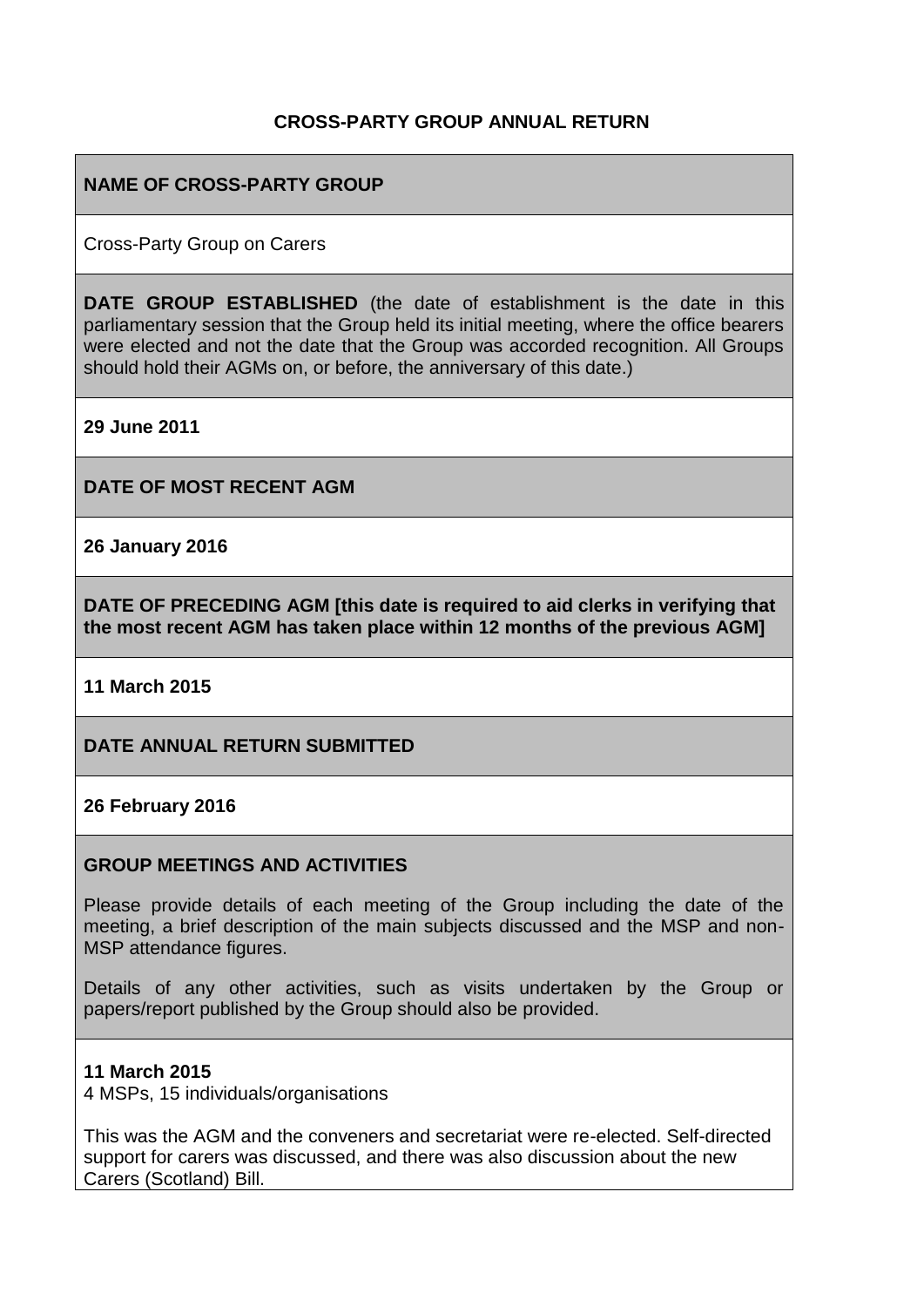# **2 June 2015**

8 MSPs, 30 individuals/organisations

Jamie Hepburn, the Minister for Sport, Health Improvement and Mental Health, attended for a discussion of the Carers (Scotland) Bill.

### **23 September 2015**

6 MSPs, 35 individuals/organisations

This meeting focused on young carers, particularly on their experiences in schools and how the Carers Bill will affect them. Several young carers attended and spoke about their lives.

### **26 January 2016**

3 MSPs, 23 organisations/individuals

This meeting revisited the Carers (Scotland) Bill in its final stage before becoming law, and there was also a presentation from the Carers Laughter Club Project. This meeting was the AGM.

# **MSP MEMBERS OF THE GROUP**

Please provide names and party designation of all MSP members of the Group.

Claudia Beamish, Scottish Labour Joan McAlpine, Scottish National Party [Bill Kidd,](http://www.scottish.parliament.uk/msps/currentmsps/Bill-Kidd-MSP.aspx) Scottish National Party [George Adam,](http://www.scottish.parliament.uk/msps/currentmsps/George-Adam-MSP.aspx) Scottish National Party [Graeme Dey,](http://www.scottish.parliament.uk/msps/currentmsps/Graeme-Dey-MSP.aspx) Scottish National Party [Jackie Baillie,](http://www.scottish.parliament.uk/msps/currentmsps/Jackie-Baillie-MSP.aspx) Scottish Labour [James Dornan,](http://www.scottish.parliament.uk/msps/currentmsps/James-Dornan-MSP.aspx) Scottish National Party [John Lamont,](http://www.scottish.parliament.uk/msps/currentmsps/John-Lamont-MSP.aspx) Scottish Conservative and Unionist Party [Mark McDonald,](http://www.scottish.parliament.uk/msps/currentmsps/65200.aspx) Scottish National Party [Paul Martin,](http://www.scottish.parliament.uk/msps/currentmsps/Paul-Martin-MSP.aspx) Scottish Labour [Rhoda Grant,](http://www.scottish.parliament.uk/msps/currentmsps/Rhoda-Grant-MSP.aspx) Scottish Labour [Willie Rennie,](http://www.scottish.parliament.uk/msps/currentmsps/Willie-Rennie-MSP.aspx) Scottish Liberal Democrats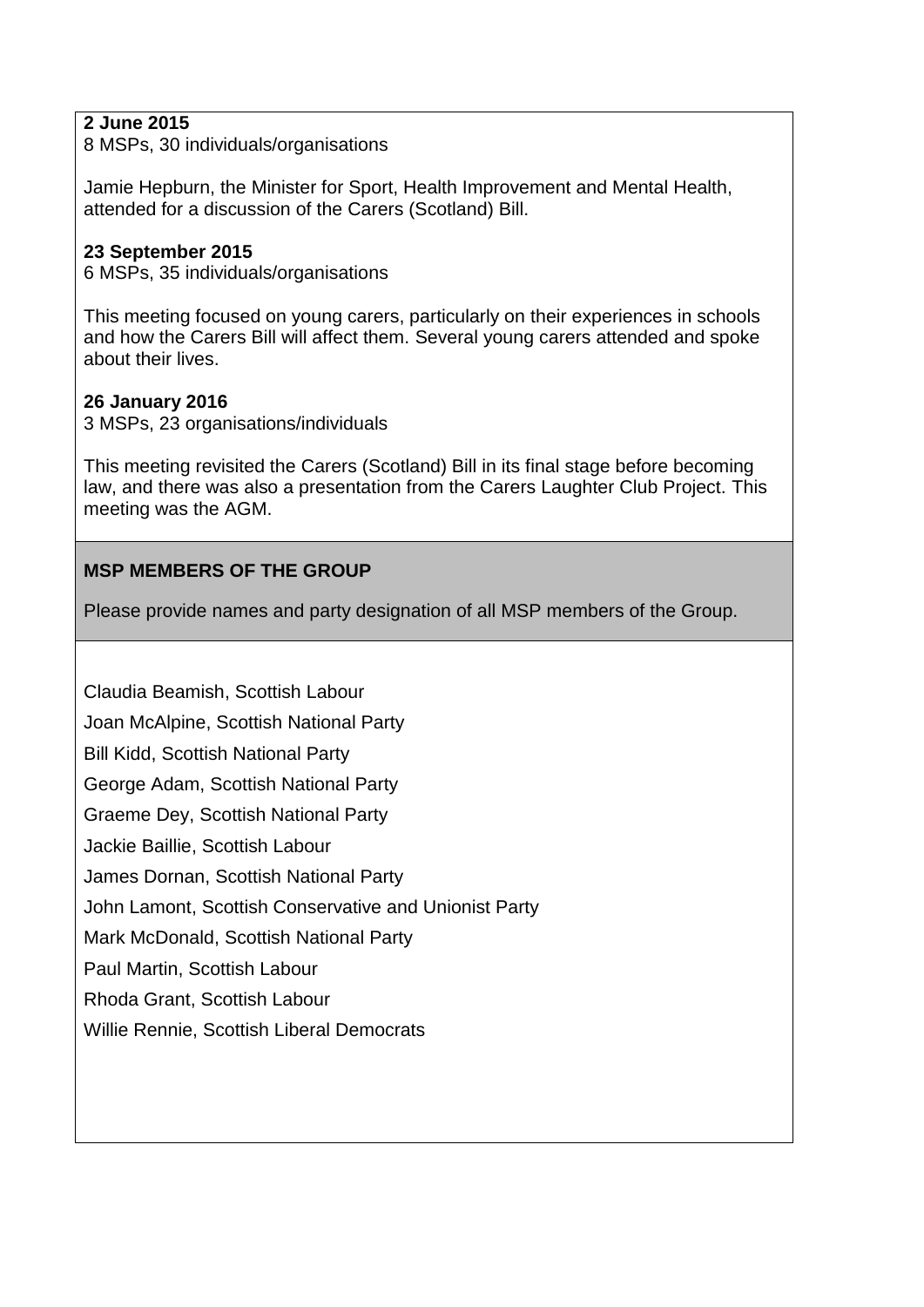# **NON-MSP MEMBERS OF THE GROUP**

For organisational members please provide only the name of the organisation, it is not necessary to provide the name(s) of individuals who may represent the organisation at meetings of the Group.

| Individuals   | <b>Michael Grieve</b><br><b>Clare Lally</b><br><b>Harry Robertson</b><br>Lorraine Allan                                                                                                                                                                                                                                                                                                                                                                                                                                                                                                                                                      |
|---------------|----------------------------------------------------------------------------------------------------------------------------------------------------------------------------------------------------------------------------------------------------------------------------------------------------------------------------------------------------------------------------------------------------------------------------------------------------------------------------------------------------------------------------------------------------------------------------------------------------------------------------------------------|
| Organisations | <b>Carers Trust Scotland</b><br><b>Carers Scotland</b><br><b>Headway UK</b><br>Enable<br><b>National Autistic Society</b><br><b>MS Society</b><br><b>Stroke Association</b><br>Age Scotland<br><b>Coalition of Carers in Scotland</b><br><b>Shared Care Scotland</b><br><b>Big Lottery Fund Scotland</b><br><b>CAB Scotland - Kinship Care Project</b><br><b>MECOPP</b><br><b>Carers of East Lothian</b><br>Learning Disability Association Scotland<br>The Health and Social Care Alliance Scotland<br><b>Edinburgh North West Carers Centre</b><br>Pain Concern<br>FirstHand<br>Division of Clinical Psychology in Scotland<br><b>STUC</b> |
|               | <b>Scottish Youth Parliament</b><br><b>Renfrewshire Carers Centre</b><br><b>PAMIS</b><br>The Butterfly Trust                                                                                                                                                                                                                                                                                                                                                                                                                                                                                                                                 |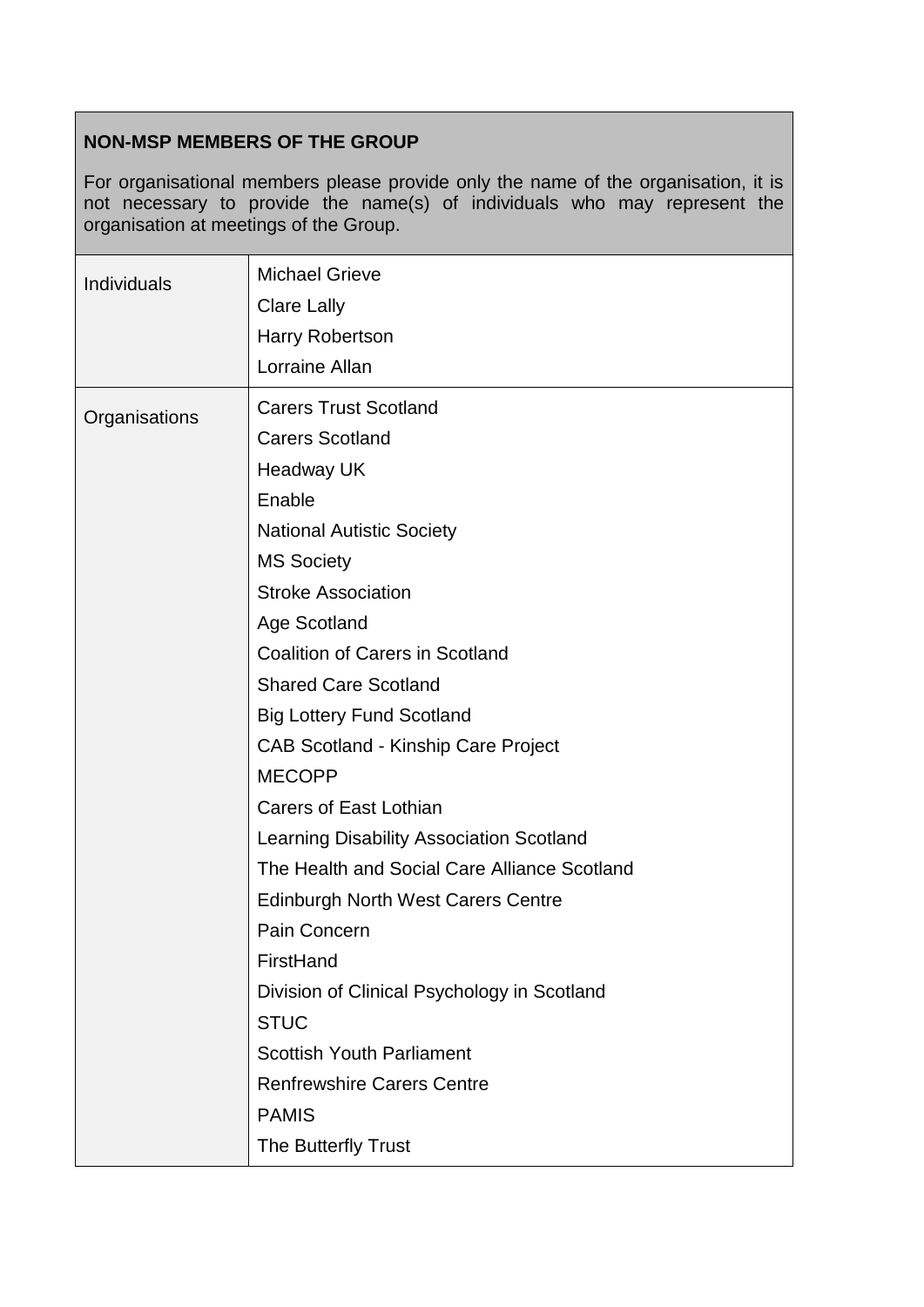| <b>Alzheimers Scotland</b> |
|----------------------------|
| <b>MS Society Scotland</b> |

# **GROUP OFFICE BEARERS**

Please provide names for all office bearers. The minimum requirement is that two of the office bearers are MSPs and one of these is Convener – beyond this it is a matter for the Group to decide upon the office bearers it wishes to have. It is permissible to have more than one individual elected to each office, for example, coconveners or multiple deputy conveners.

| Convener               | Claudia Beamish (Co-convener)         |
|------------------------|---------------------------------------|
| <b>Deputy Convener</b> | Joan McAlpine (co-convener)           |
| Secretary              | Heather Noller, Carers Trust Scotland |
| <b>Treasurer</b>       | n/a                                   |

# **FINANCIAL BENEFITS OR OTHER BENEFITS RECEIVED BY THE GROUP**

Please provide details of any financial or material benefit(s) received from a single source in a calendar year which has a value, either singly or cumulatively, of more than £500. This includes donations, gifts, hospitality or visits and material assistance such as secretariat support.

Details of material support should include the name of the individual providing support, the value of this support over the year, an estimate of the time spent providing this support and the name of the organisation that this individual is employed by / affiliated to in providing this support.

Groups should provide details of the date on which the benefit was received, the value of the benefit and a brief description of the benefit.

If the Group is not disclosing any financial information please tick the box to confirm that the Group has considered the support received, but concluded it totalled under the threshold for disclosure (£500). x

### **SUBSCRIPTION CHARGED BY THE GROUP**

Please provide details of the amount charged and the purpose for which the subscription is intended to be used.

None.